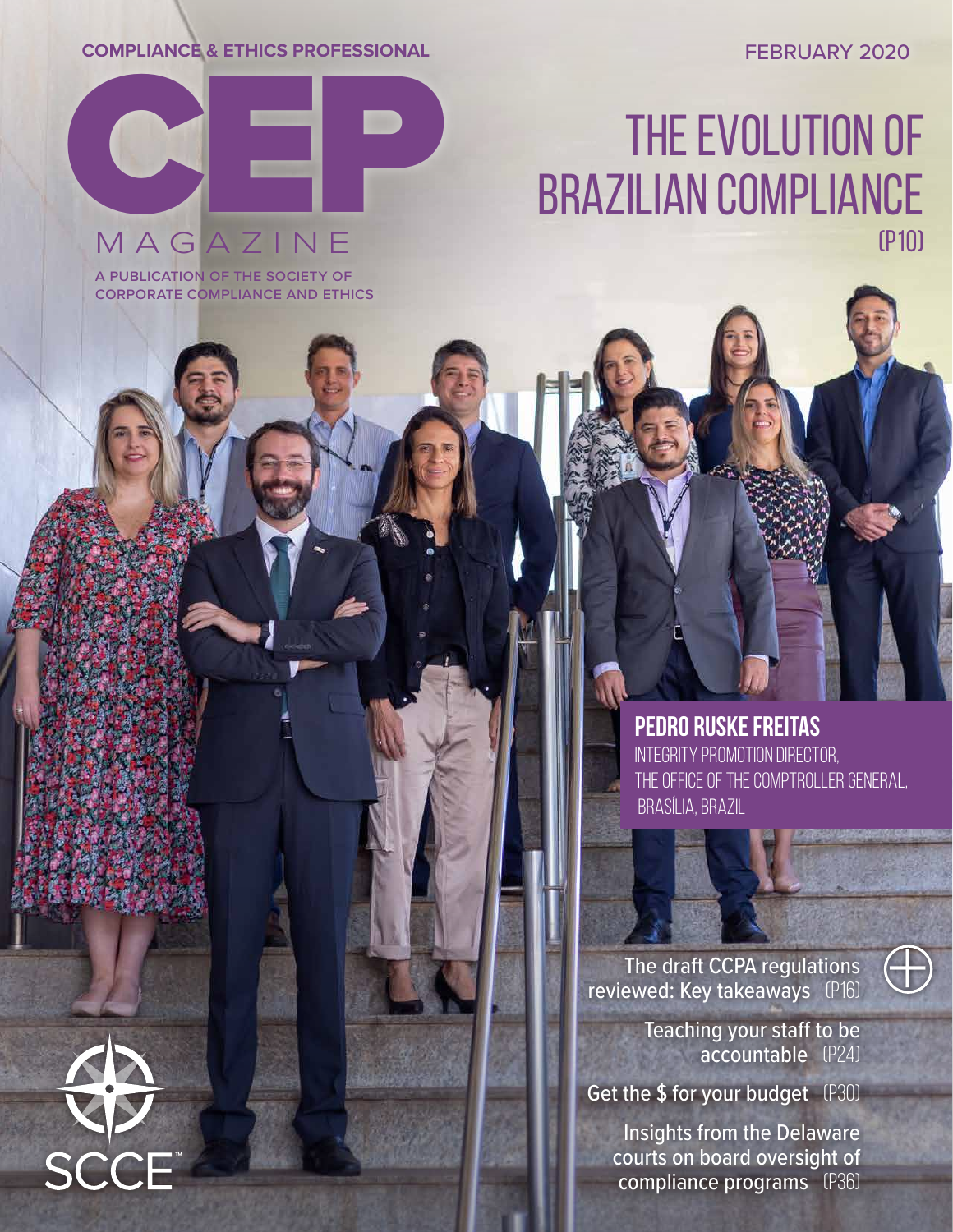GET THE \$ FOR YOUR BUDGET

by Mónica Ramírez Chimal



# **Mónica Ramírez Chimal**  MBA

*(mramirez@asserto.com.mx) is Partner and Founder of her own consulting firm, Asserto RSC, in Mexico City, Mexico.*

I get money for the most a questions, this would undo<br>be one of the top five: How<br>I get money for the compliance f we had a list of the most asked questions, this would undoubtedly be one of the top five: How can budget? For other areas it is easier. They can demonstrate the return the money has when the company gives them money. You gave us one million dollars, we sold 1,000 items minus costs/expenses, so here is our profit. And upon that, the numbers can be analyzed, improved, and adjusted. But how can compliance do it?

The answer is not so simple. I've seen that some companies set performance indicators for compliance, such as number of reviews versus number of people in the area, or how long a review takes. But do these indicators really reflect the efficacy, productivity, or value compliance gives to the company? For us to get money (or more money) for the budget, we have to show the value compliance gives to the

company. So our value is dependent on the results of our revisions and observations.

We are measured by intangible value, so that's why it is so difficult to show or demonstrate why the company should invest in us.

Here are a couple of ideas for you to think about. These ideas show what compliance can do to show its value and to improve the area so the CEO and board members can see our true value.

# **What is expected from compliance?**

Do you know what the CEO and board members expect from compliance? And most importantly, do *they* know what compliance is? Because if they do not understand what compliance is and what it does, it is very unlikely that you are going to have their support. On the other hand, if they understand the compliance function, but they don't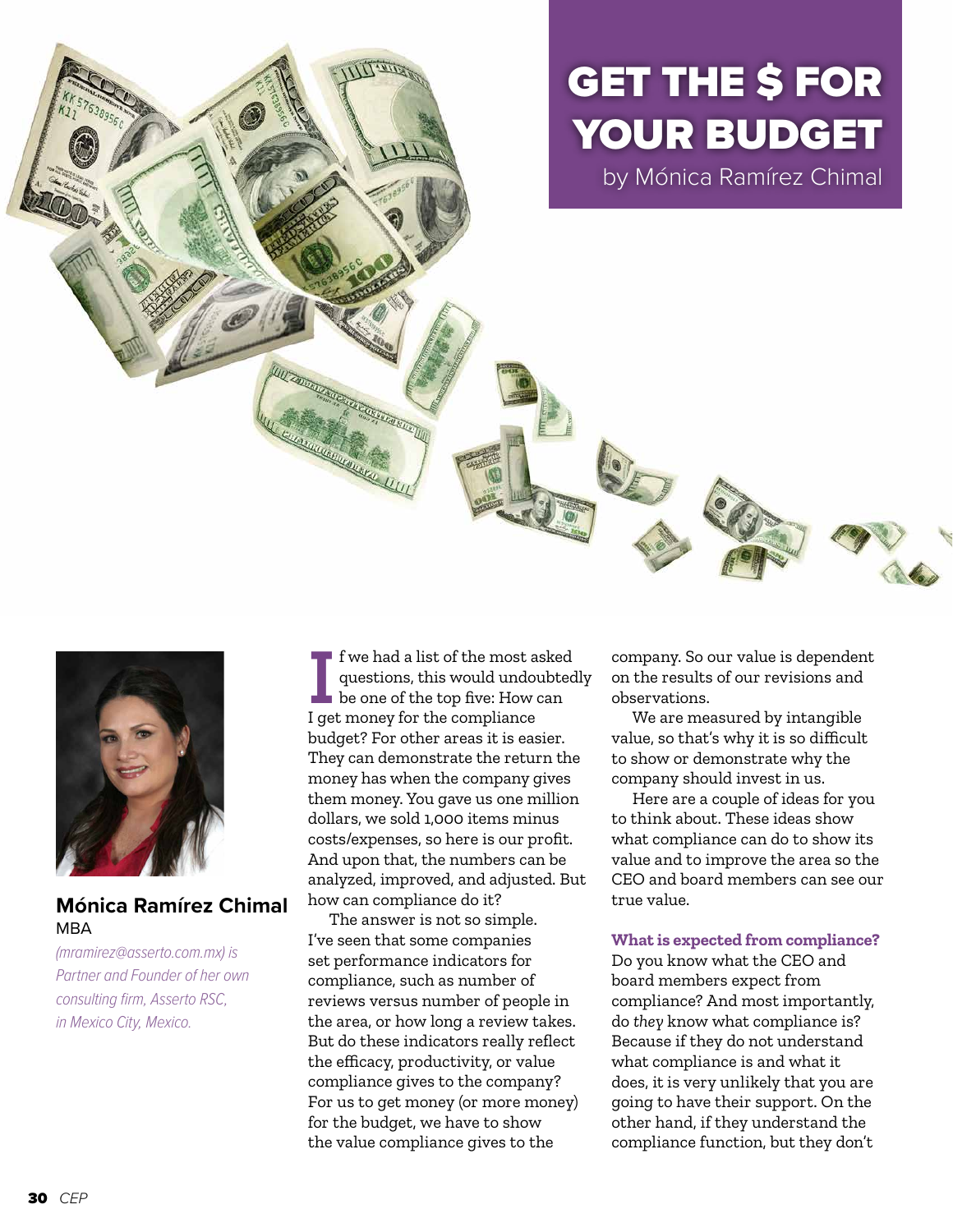know what you are doing, they won't know or recognize when you are succeeding.

Consider: When we do not understand something or perceive it as something that does not generate value, we tend to brush it aside.

The good news: This problem can be solved. Talk with the CEO and the board to get their perceptions of what compliance is and what they expect from the function. After gathering these results, it will be easy for you to clarify for them what compliance is and what it is not. Aligning their perceptions with what compliance is will help them to see compliance as it should be.

#### **Use simple language**

If you say, "In compliance we do background check-ups for due diligence," or, "The cause for this observation is the willful blindness employees have and the failure to screen names through the OFAC list," or "Don't we have an NDA?" No wonder people won't understand what you are doing. Your specialized vocabulary is limited to the people that do what you do. So pay attention and explain the terminology.

Your written and spoken language must be bulletproof. That is, anyone in the company should be able to understand you. From the custodial staff to the CEO, your vocabulary should be simple so that your message is understood. It is of no value that you carried out great revisions or that you detected risks if no one understands how this could affect them and the company. Here is something that could help you. When you talk, observe the people in front of you and their nonverbal language. Are they frowning? Do they have their arms crossed? Do

they break eye contact? Those details tell you that the person is either not understanding, or they are rejecting what you are saying.

In that moment, stop and ask your colleagues if they understand what you are saying, or say it in other words. Keep in mind that we understand with reasons, not with impositions, so be kind, patient, and explain everything.

#### **Establish strategic alliances**

We, as compliance professionals, get the information we need to carry out our work from other areas. Other sources of information are needed to complete our tasks. So what are you doing in order to have more allies?

Simple things can help. Take your time to chat with others when you are making your morning coffee, or participate when there is a birthday celebration, a cake, or any activity organized by the company. You will have exposure. Show yourself as you are, and even better, share personal things. If you do this, you will build trust and empathy, and people will see you as a human being, not as a police officer or judge. Replicate this with clients, suppliers, and authorities. You are going to be surprised how this action can give you the opportunity to have more sources of information. If done correctly, at some point people will reach out to you.

# **Submit reports with value**

Companies have many different types of reports, so how can you make yours stand out? The key is to know the company's processes, mission, vision, values, strengths, and vulnerabilities; the laws the company has to comply with;

and the observations of external advisors, auditors, and internal audits. Everything counts, because compliance is a global function that needs to have these answers in order to connect the dots.

Anyone can tell that something is wrong, but getting to the root of it is another story. Only the person who knows the company in detail can get to the root of the problem and address it. Once you have identified the real problem, your intimate knowledge of the company will allow you to provide more accurate recommendations, which increases the probability of successful resolutions that are more likely to succeed than isolated observations.

When we do not understand something or perceive it as something that does not generate value, we tend to brush it aside.

Compliance protects the company, and the only way to protect it is by knowing it well. Otherwise, how would you do it? So study, learn, and double-check important information so that you can provide punctual, accurate, intelligent observations and — the best part — make real, useful recommendations.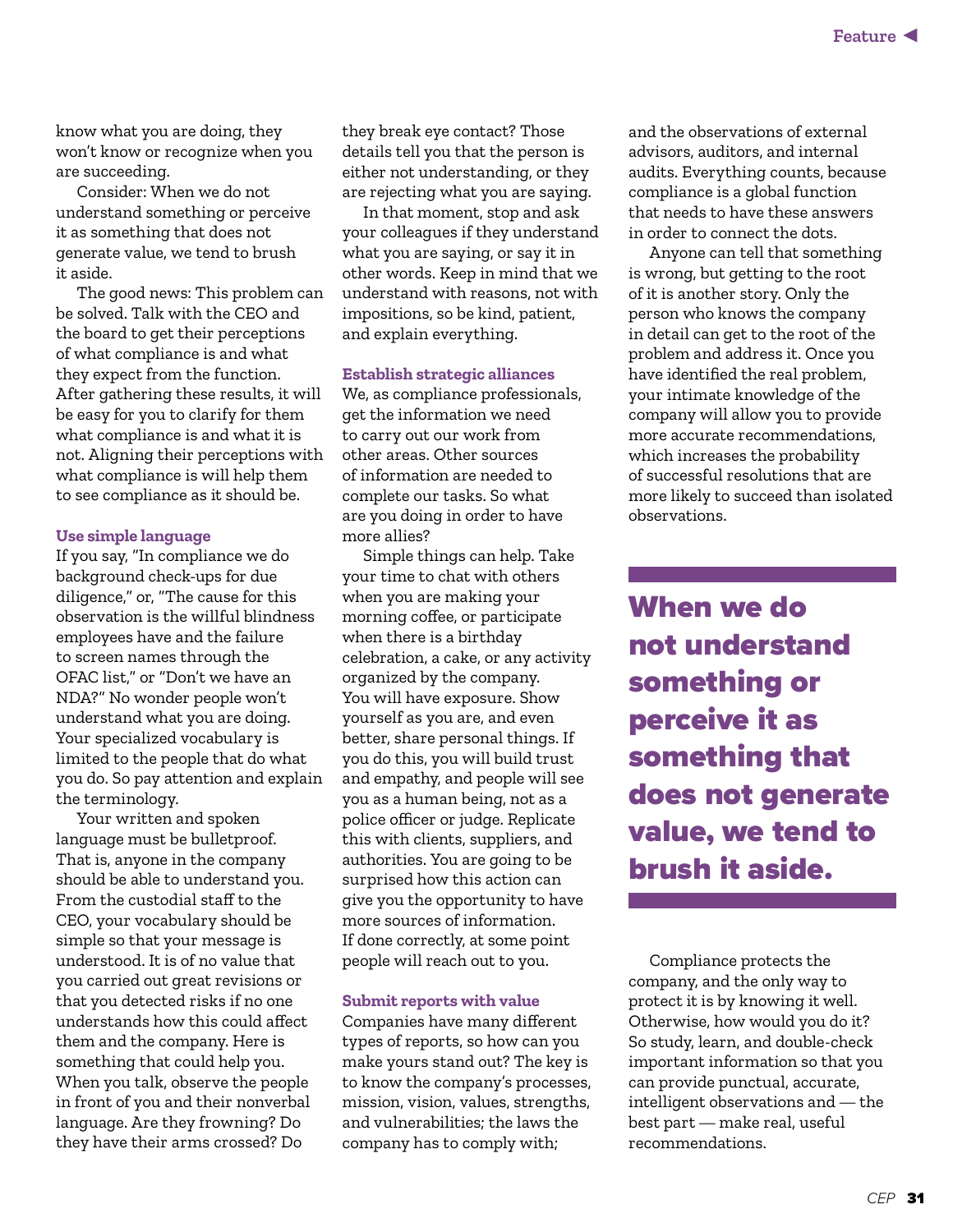# **Compliance is not another employee; it is an advisor**

Compliance should be part of meetings about new products or services and part of weekly progress meetings with directors. Compliance must be preventive, proactive, and show initiative, but with knowledge of the cause. Compliance should never speak on a matter without having sufficient knowledge of the situation. Compliance does not assume. Voicing a point of view without knowing the details will make you lose credibility and other people's trust. It is better to say, "I don't know, but give me time, and I will see to it," than to make a bad decision or say something that could compromise the situation.

Voicing a point of view without knowing the details will make you lose credibility and other people's trust.

Compliance should have the courage to speak up when it is necessary, so if you haven't yet been invited to meetings, ask the relevant people to invite you. Make this your challenge: that the other areas consult with you on any issue. That will be a good sign

when someone says, "Wait, we need compliance's feedback."

#### **Involve employees**

When you are carrying out a revision or when you validate your observations, always involve the employees. Treat them with respect; give them their importance. Use phrases such as, "You are the expert on this topic; could you help me with…?"

Denoting that they are the experts and you are not will help you to look humble. This simple gesture will open many doors for you. It will also save you from resistance. In addition, validate observations from the lowest job position to the highest. Accepting observations from all job positions shows you respect each employee and their role. And if you are open to listening to their opinions, well, they will see it is your priority to improve the company. Being flexible and cooperative will also help you to have more allies.

# **Make your training effective and impactful**

Employees go through so many training sessions. Compliance should do something different in order to have more of an effect on employees. In this way, employees will have in the forefront of their minds that compliance is there when needed. Compliance will be seen as trustworthy and of high value.

So make your training fun, short, and to the point. You can use roleplay scenarios, real-life cases, or games. Your training should be practical and empathic so the message is sent and compliance is remembered. Your goal is that people should ask,

"When is the next compliance training?" or, "I learned this at compliance training!"

Use reminders so people don't forget you between training sessions. You can do several things, such as hang posters, ask the IT area to help you install a short message that pops up when employees turn on their computers (e.g., Compliance is your personal advisor: ask us!), organize a competition between areas about the code of conduct's content or a specific policy, etc. Be creative! Learning doesn't have to be associated with boring, or compliance associated with being strict police or judges.

### **Set alerts, indicators, red flags**

Set any kind of alert that is free and that helps you to be informed in real time. Ask the IT area to help you set alerts, indicators, or red flags. (As you can see, it is important that you make one of your best friends the IT area.) Remember my point about knowing the whole company? Well, here is another positive benefit of doing so. By knowing the whole company, you can identify if there are already alerts, indicators, or red flags in each area. If so, ask that they are shared with you. If not, design and implement them.

By doing this you will have firsthand, immediate knowledge of anything that is happening in the company. This is preferable to having a situation where the CEO calls you to ask your opinion about that recent event, and you answer, "Is that really happening? I didn't know." Set another goal: less "I don't know" and more "I do know." Being informed in real time about what is happening will help you to give a faster and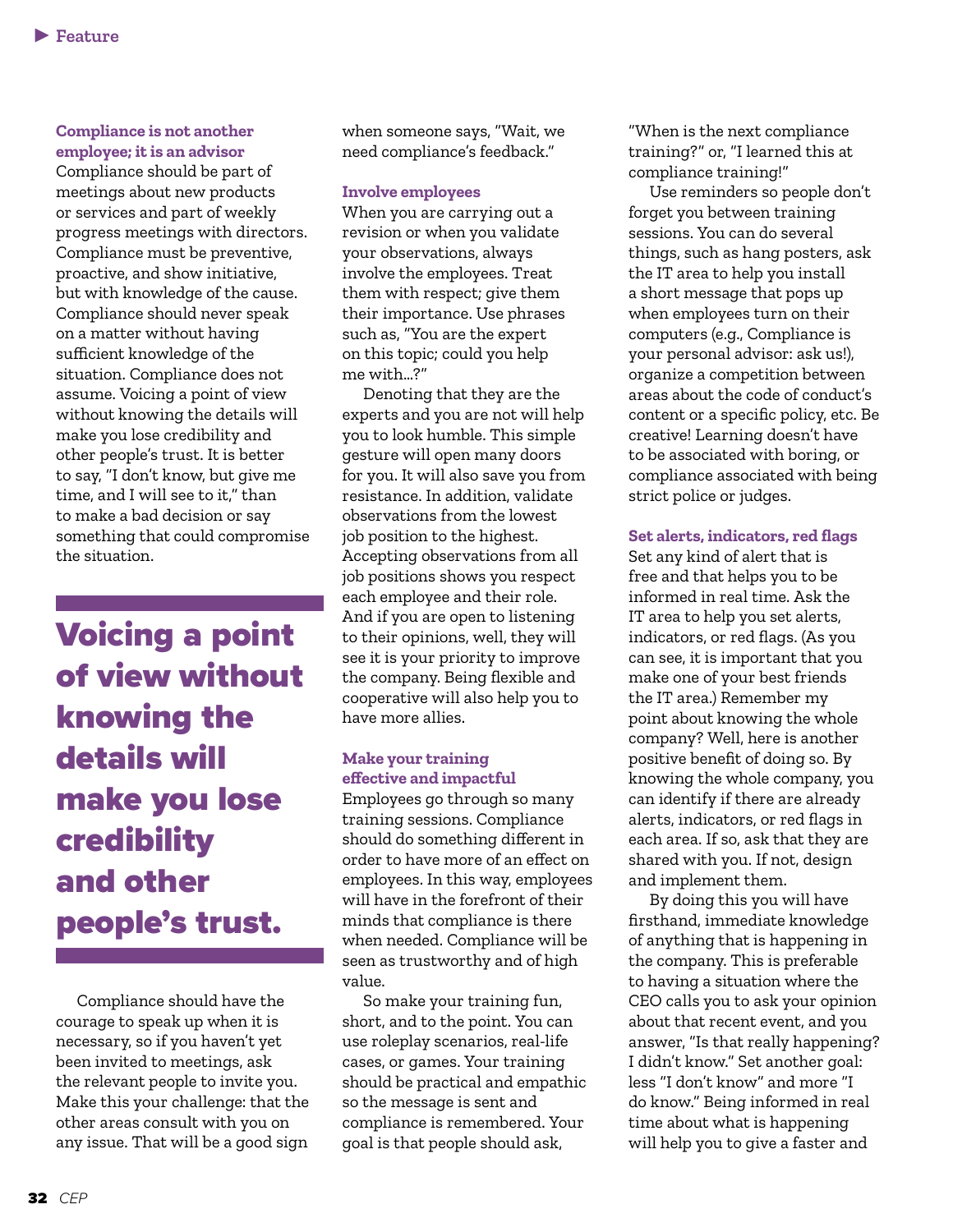

more well-informed opinion about that issue. And this will likely mean that you are perceived as someone proactive, preventive, and responsible.

#### **Have an outstanding team**

No matter the size of your team or where it is, you should stand out.

Organization, discipline, and communication are vital. There is no room for, "We don't know what to do, because the chief compliance officer is sick," or, "We don't know where that file or report is." All these comments denote bad communication and show that there is a concentration of function on the boss. Your team should work with or without you

by knowing the compliance plan, why and when to do it, what to ask for, and where to go.

Compliance's second in command should be able to step in if it is necessary and should be able to talk with the CEO or board. In addition to results, compliance needs to show that the entire team is reliable, updated, confident, independent, and trustworthy. A solid united image!

There is another important thing to keep in mind: Compliance is the example to be followed. All members of the team should therefore lead by example, regardless of their job position within compliance. Your team should be the first ones to comply

with all the internal and external rules. Everything that governs the area must be completed, updated, and kept in order.

### **Compliance facilitates**

Let's be honest. It is of no use that compliance is invited to meetings of other areas or that it has the support of the CEO if it does not have an agile response time to give its opinion or to solve an issue. Many times, compliance's value is not seen, because people believe it obstructs processes or delays the solution to issues.

Compliance should facilitate. And to do so, it should be well prepared and organized. It should also prioritize and be flexible. When an emerging issue appears,